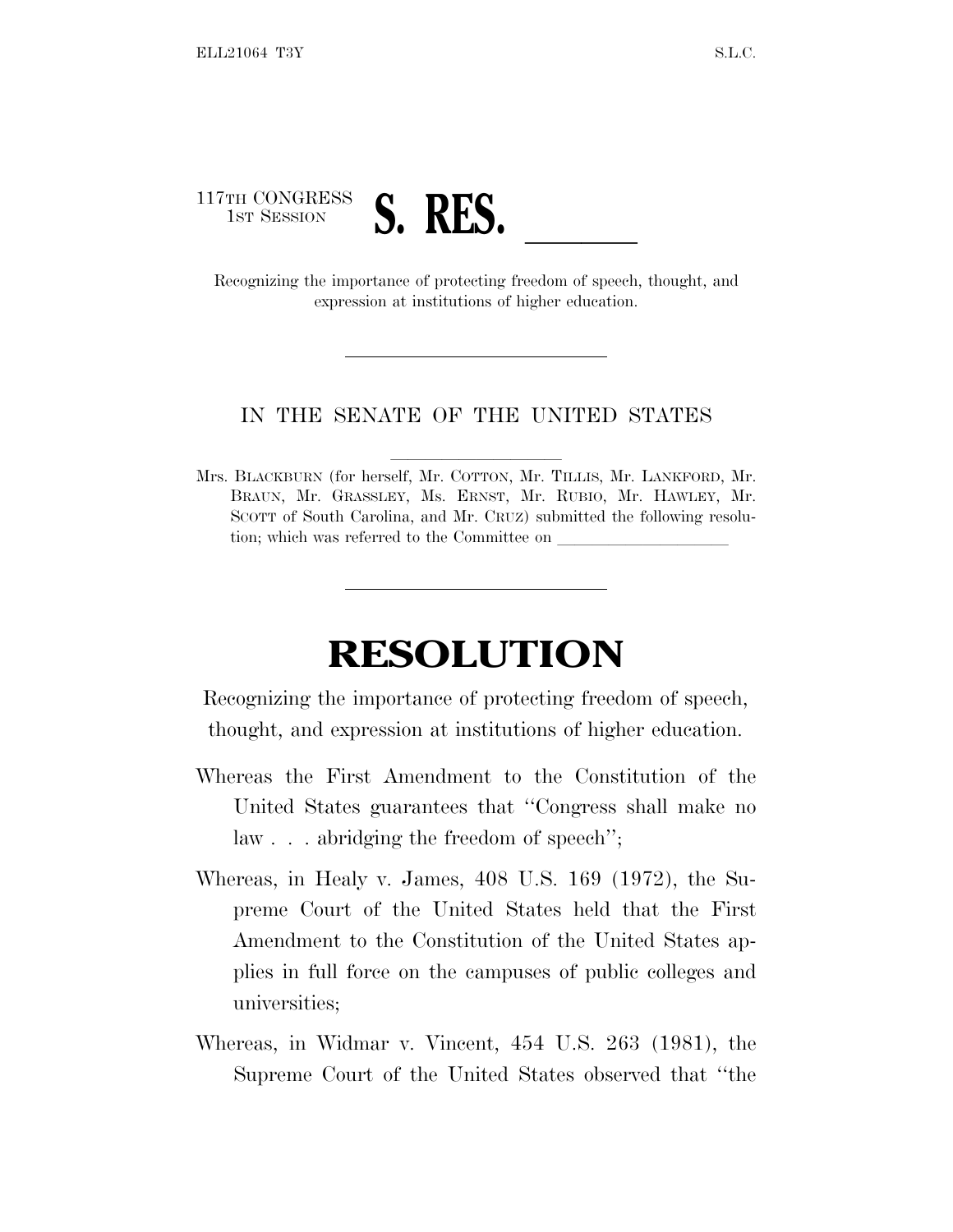campus of a public university, at least for its students, possesses many of the characteristics of a public forum'';

- Whereas lower Federal courts have also held that the open, outdoor areas of the campuses of public colleges and universities are public forums;
- Whereas section  $112(a)(2)$  of the Higher Education Act of 1965 (20 U.S.C. 1011a(a)(2)) contains a sense of Congress noting that ''an institution of higher education should facilitate the free and open exchange of ideas'', ''students should not be intimidated, harassed, discouraged from speaking out, or discriminated against'', ''students should be treated equally and fairly'', and ''nothing in this paragraph shall be construed to modify, change, or infringe upon any constitutionally protected religious liberty, freedom, expression, or association'';
- Whereas, despite the clarity of the applicable legal precedent and the vital importance of protecting public colleges in the United States as true ''marketplaces of ideas'', the Foundation for Individual Rights in Education has found that approximately 1 in 10 of the top colleges and universities in the United States quarantine student expression to so-called ''free speech zones'', and a survey of 466 schools found that almost 30 percent maintain severely restrictive speech codes that clearly and substantially prohibit constitutionally protected speech;
- Whereas, according to the American Civil Liberties Union (ACLU), ''Speech codes adopted by government-financed state colleges and universities amount to government censorship, in violation of the Constitution. And the ACLU believes that all campuses should adhere to First Amendment principles because academic freedom is a bedrock of education in a free society.'';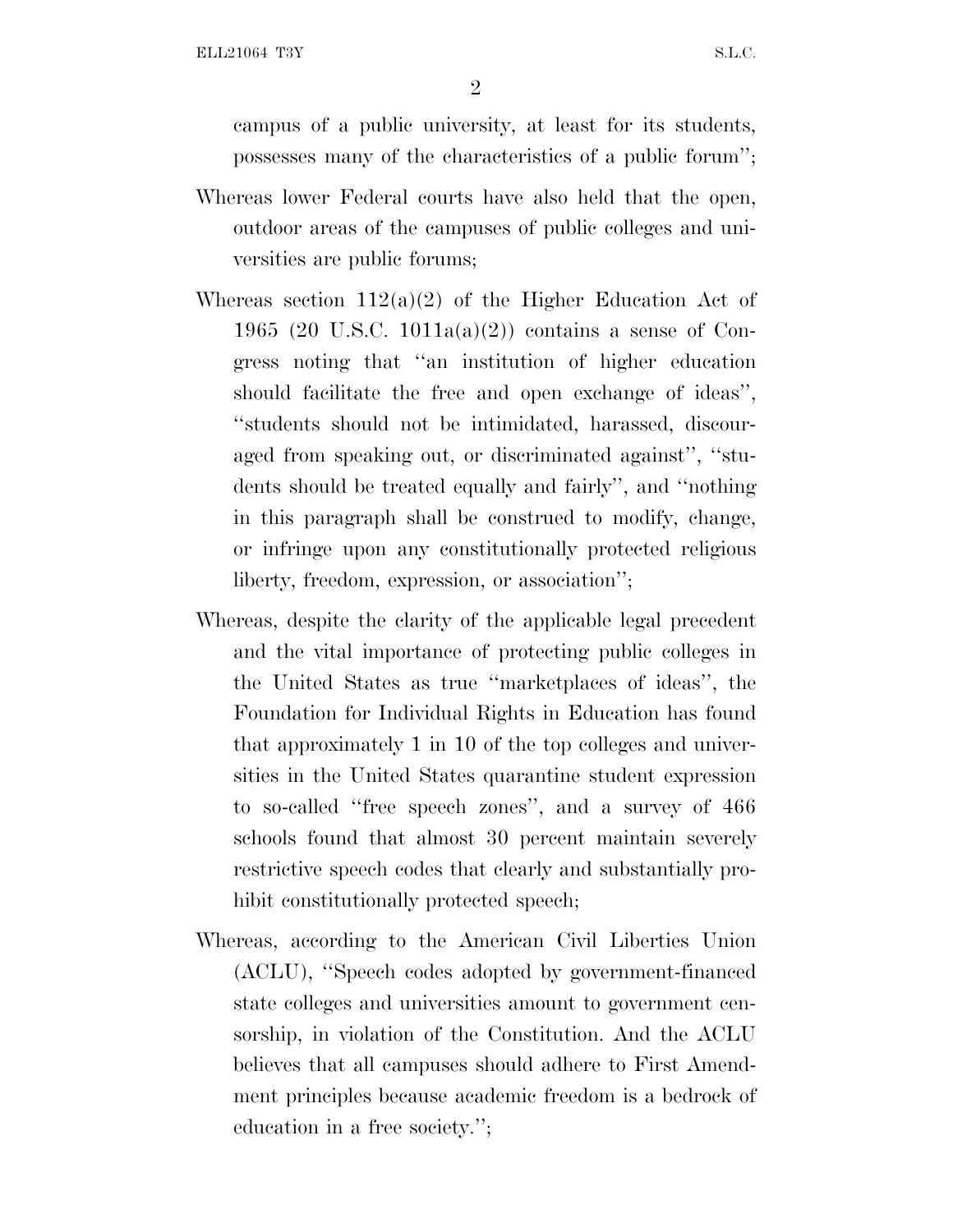3

- Whereas the University of Chicago, as part of its commitment ''to free and open inquiry in all matters'', issued a statement in which ''it guarantees all members of the University community the broadest possible latitude to speak, write, listen, challenge, and learn'', and more than 50 university administrations and faculty bodies have endorsed a version of the ''Chicago Statement'';
- Whereas, in December 2014, the University of Hawaii at Hilo settled a lawsuit for \$50,000 after it was sued in Federal court for prohibiting students from protesting the National Security Agency unless those students were standing in the tiny, flood-prone free speech zone at the university;
- Whereas, in July 2015, California State Polytechnic University, Pomona, settled a lawsuit for \$35,000 after it was sued in Federal court for prohibiting a student from handing out flyers about animal abuse outside of the free speech zone at the university, comprising less than 0.01 percent of campus;
- Whereas, in May 2016, a student-plaintiff settled her lawsuit against Blinn College in Texas for \$50,000 after administrators told her she needed ''special permission'' to advocate for Second Amendment rights outside of the tiny free speech zone at the college;
- Whereas, in February 2017, Georgia Gwinnett College agreed to modify its restrictive speech policies after two students sued in Federal court to challenge a requirement that students obtain prior authorization from administrators to engage in expressive activity within the limits of a tiny free speech zone, comprising less than 0.0015 percent of campus;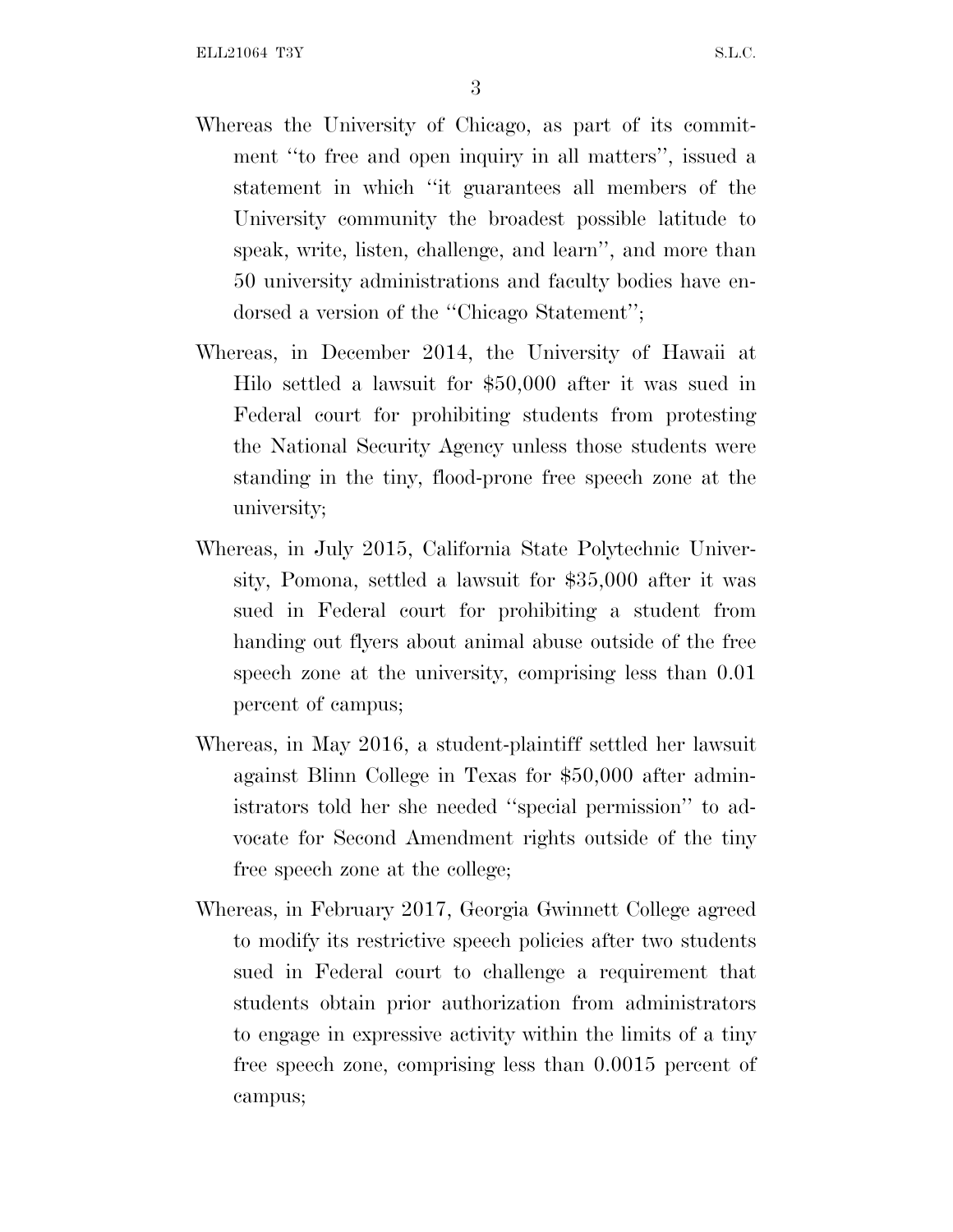- Whereas, in March 2017, Middlebury College students and protesters from the community prevented an invited speaker from giving his presentation and then attacked his car and assaulted a professor as the two attempted to leave, resulting in the professor suffering a concussion;
- Whereas, in January 2018, Kellogg Community College in Michigan settled a lawsuit for \$55,000 for arresting two students for handing out copies of the Constitution of the United States while talking with their fellow students on a sidewalk;
- Whereas, in June 2018, the University of Michigan agreed to change its restrictive speech code on the same day the United States Department of Justice filed a statement of interest in support of a lawsuit in Federal court challenging the constitutionality of the speech code of the university;
- Whereas, in December 2018, the Los Angeles Community College District, a 9-campus community college district that includes Pierce College, settled a lawsuit for \$225,000 and changed its restrictive speech policies after it was sued in Federal court for prohibiting a Pierce College student from distributing Spanish-language copies of the Constitution of the United States on campus unless he stood in the free speech zone, which comprised approximately 0.003 percent of the total area of the 426 acres of the college;
- Whereas, in December 2018, the University of California, Berkeley, home of the 1960s campus free speech movement, settled a lawsuit for \$70,000 and changed its restrictive policies after it was sued in Federal court for singling out one student group, apart from other student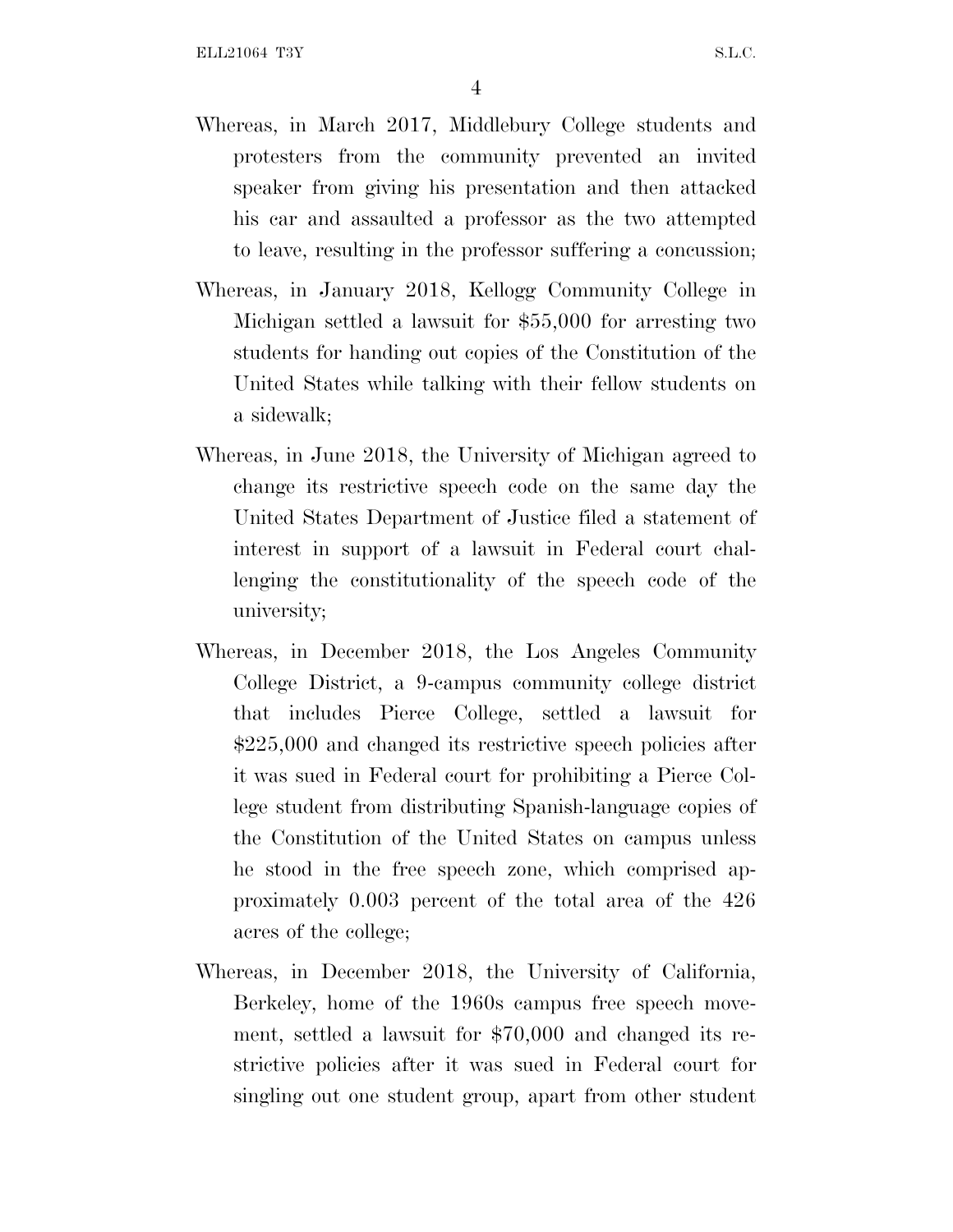ELL21064 T3Y S.L.C.

5

groups, with the imposition of stricter rules for inviting ''high-profile'' public speakers;

- Whereas the States of Virginia, Missouri, Arizona, Kentucky, Colorado, Utah, North Carolina, Tennessee, Florida, Georgia, Louisiana, South Dakota, and Iowa have passed legislation prohibiting public colleges and universities from quarantining expressive activities on the open outdoor areas of campuses to misleadingly labeled free speech zones; and
- Whereas free speech zones have been used to restrict political speech from all parts of the political spectrum and have thus inhibited the free exchange of ideas at campuses across the country: Now, therefore, be it
	- 1 *Resolved,* That the Senate—
- 2 (1) recognizes that free speech zones and re-3 strictive speech codes are inherently at odds with the 4 freedom of speech guaranteed by the First Amend-5 ment to the Constitution of the United States;
- 6 (2) recognizes that institutions of higher edu-7 cation should facilitate and recommit themselves to 8 protecting the free and open exchange of ideas;
- 9 (3) recognizes that freedom of expression and 10 freedom of speech are sacred ideals of the United 11 States that must be vigorously safeguarded in a 12 world increasingly hostile to democracy;
- 13 (4) encourages the Secretary of Education to 14 promote policies that foster spirited debate, aca-15 demic freedom, intellectual curiosity, and viewpoint